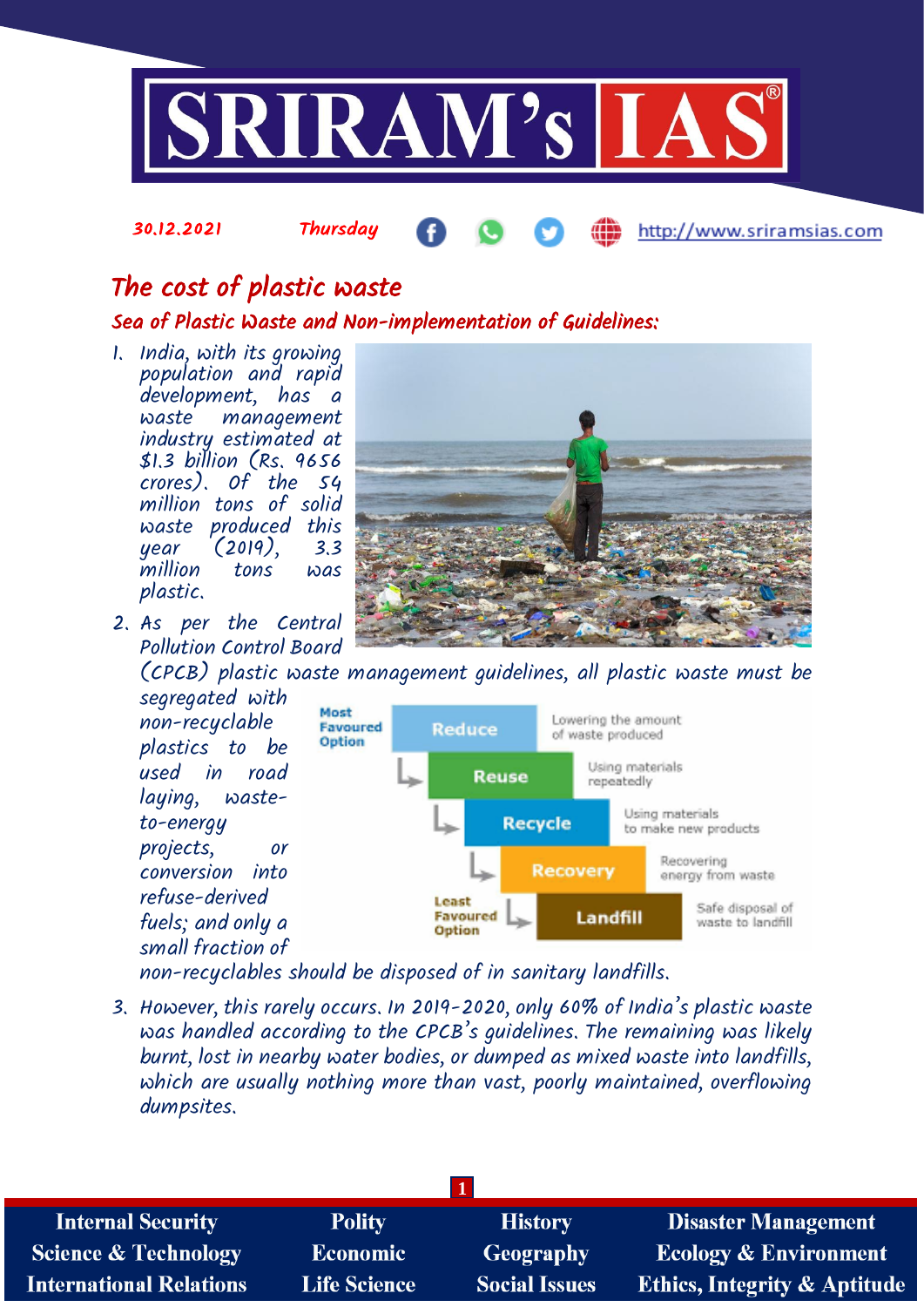

#### 30.12.2021 Thursday http://www.sriramsias.com

## What is the cost of dumping plastic waste into landfills and open dumpsites?

- 1. In India, landfills  $-$  synonymous with open dumping in many countries around the world, including India  $-$  are undoubtedly the cheapest, shortterm option for managing solid waste, which usually contains about 6% plastic.
- 2. Today, only 20% of collected waste is sorted and processed, while 80% is dumped as mixed waste into the 1,684 landfills that India currently has.

#### Adverse environmental impacts of Landfills:

- 1. Landfills are not sustainable as mixed waste has severe ecological effects due to substantial emission of greenhouse gas such as methane and production of leachates.
- 2. Leachate is a form of 'liquid pollution' containing many toxins and pathogens that are formed when water seeps through waste piles.
- 3. The costs of dumping mixed waste have been building up over several decades, ranging from large-scale fires due to methane generated by biodegradable waste to leachates poisoning local water sources.
- 4. Toxic chemicals and microplastics leaching out of untreated waste piles are lowering the life expectancies of locals.
- 5. Waste segregation does not stop the majority of plastic waste from entering landfills or being dumped, as only high-value plastics like PET (polyethene terephthalate) and HDPE (high-density polyethene) are recovered for recycling.
- 6. The vast majority of single-use plastics, multilayer packaging, and polystyrene end up in open dumps, eventually leaking into the environment.
- 7. The latest UN Environment Programme (UNEP) report on marine plastics estimates that land-based sources contribute 80% to the 11 million tons of plastic entering the oceans annually.

### What is the cost of burning plastic waste?

- 1. Incineration has been a strategy for handling plastic waste in many countries. Japan and Singapore have been incinerating 37% and 78% of their municipal solid waste since 2017 and 2015, respectively.
- 2. However, waste-to-energy in India has had a stormy past and will likely have a rocky future.

| <b>Internal Security</b>        | <b>Polity</b>       | <b>History</b>       | <b>Disaster Management</b>              |  |  |  |
|---------------------------------|---------------------|----------------------|-----------------------------------------|--|--|--|
| <b>Science &amp; Technology</b> | <b>Economic</b>     | <b>Geography</b>     | <b>Ecology &amp; Environment</b>        |  |  |  |
| <b>International Relations</b>  | <b>Life Science</b> | <b>Social Issues</b> | <b>Ethics, Integrity &amp; Aptitude</b> |  |  |  |